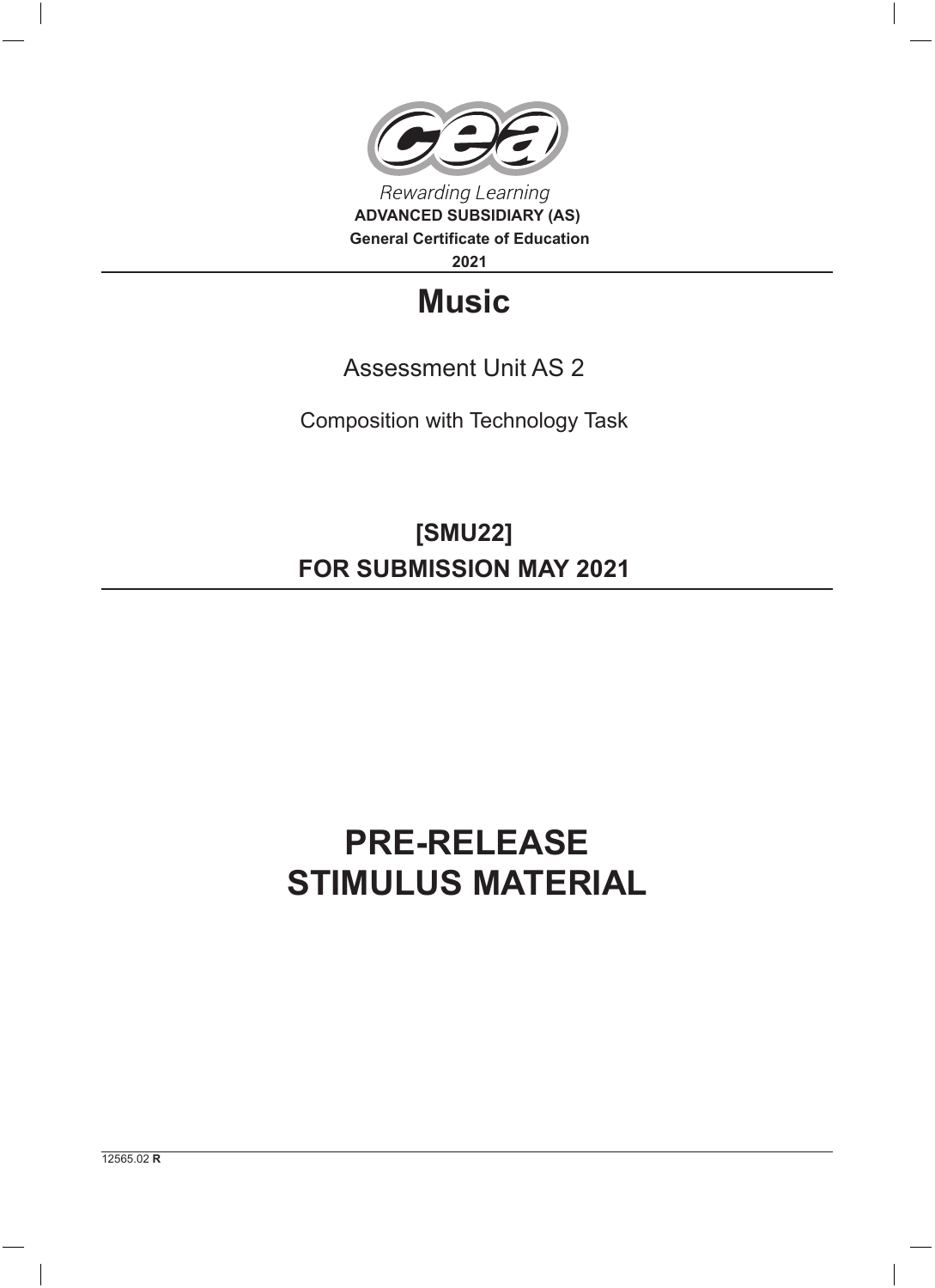Candidates should choose **one** from the following two stimuli to create an arrangement lasting 1  $\frac{1}{2}$  to 2  $\frac{1}{2}$  minutes.

The completed arrangement must have at least **four** independent parts.

Candidates have a free choice in the following aspects of the arrangement:

- Style
- Harmony
- Instruments/patches/sounds
- Key
- **Metre**
- Tempo
- Dynamics
- Texture

Candidates are permitted to create/choose lyrics if they wish to include a vocal part in their arrangement.

If appropriate to the choice of style, candidates are permitted to make alterations to the melody. However, the chosen stimulus must be heard as written on at least one occasion during the arrangement.

In order for the arrangement to meet the required time constraints, candidates should give consideration to the overall form and structure.

There are **53 marks** available for this unit. Teachers mark the candidate's work using the criteria below:

- [15 marks] • creation, development and organisation of ideas based on a stimulus;
- harmonic handling:
- [20 marks] use and control of technological resources (including texture and timbre); and
- commentary (maximum 1000 words). The commentary (maximum 1000 words).

[10 marks]

Candidates must submit:

- a rough stereo recording with all tracks audible but no effects employed;
- an audio recording with the final stereo mix-down of the arrangement; and
- a written commentary.

Submissions outside of the required durations will be penalised.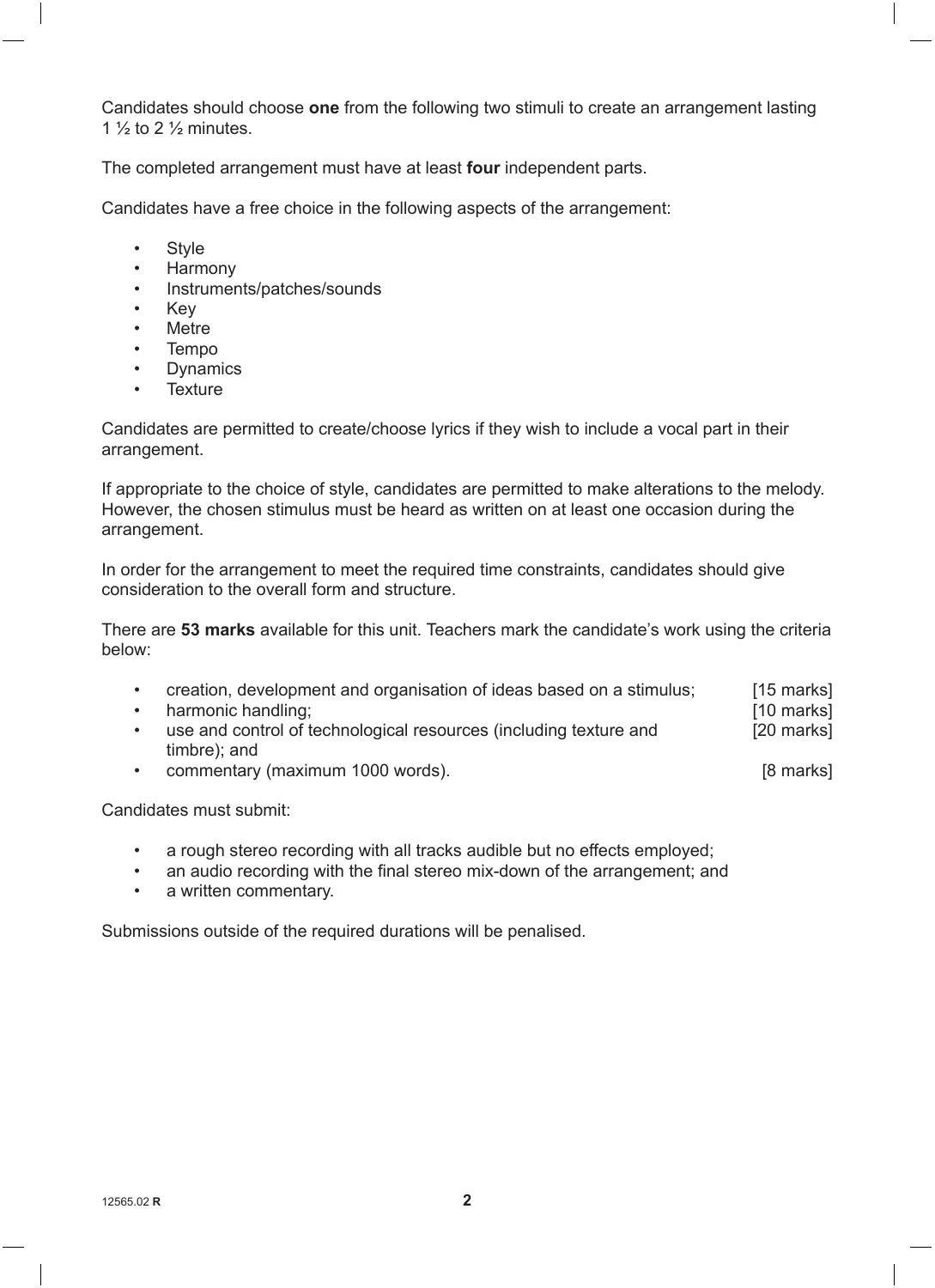Stimulus 1:



Stimulus 2: